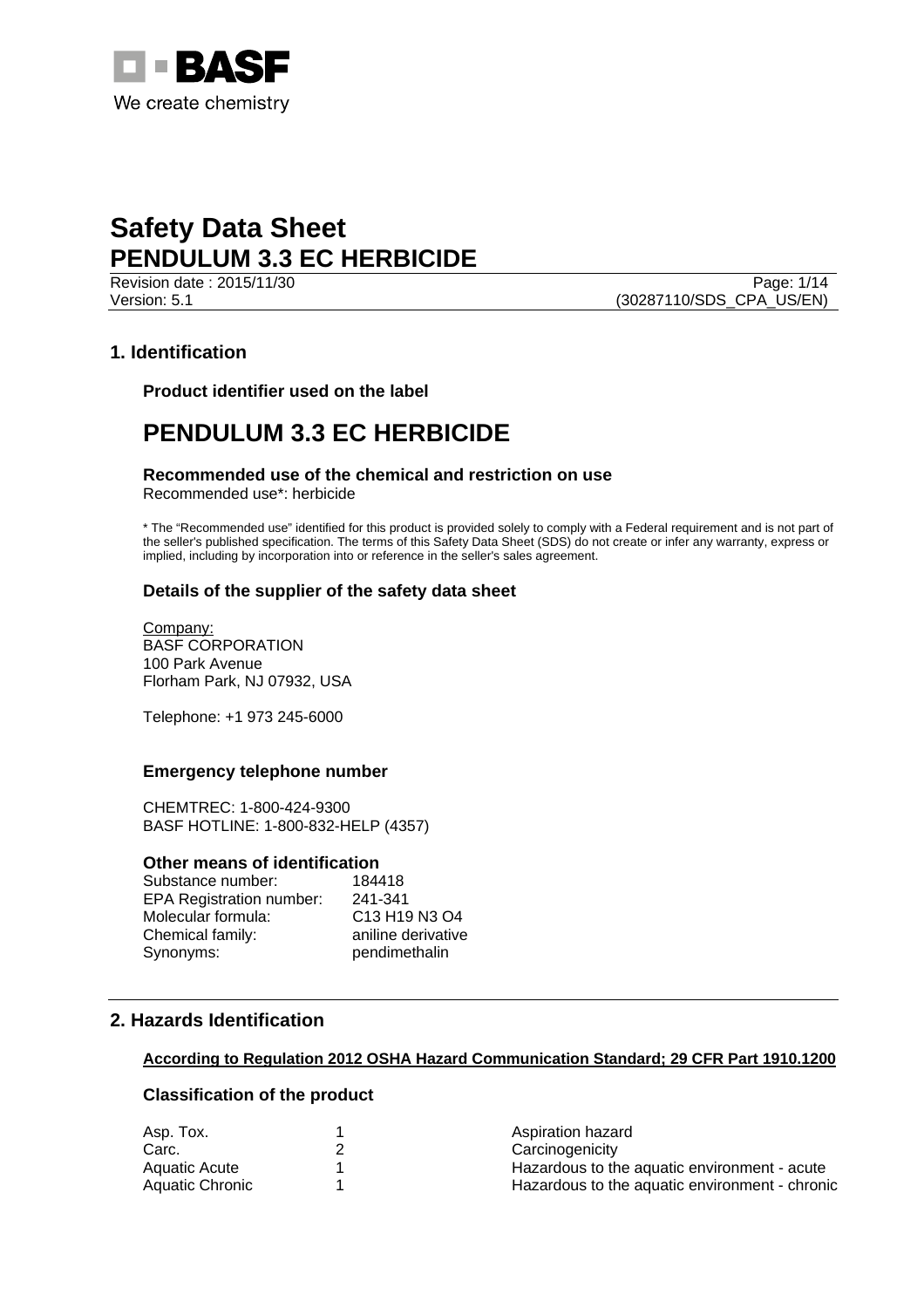Revision date : 2015/11/30 Page: 2/14 Version: 5.1 **(30287110/SDS\_CPA\_US/EN)** 

## **Label elements**

Pictogram:



Signal Word: Danger

| <b>Hazard Statement:</b>               |                                                                               |
|----------------------------------------|-------------------------------------------------------------------------------|
| H304                                   | May be fatal if swallowed and enters airways.                                 |
| H351                                   | Suspected of causing cancer.                                                  |
| H400                                   | Very toxic to aquatic life.                                                   |
| H410                                   | Very toxic to aquatic life with long lasting effects.                         |
| Precautionary Statements (Prevention): |                                                                               |
| P280                                   | Wear protective gloves/protective clothing/eye protection/face<br>protection. |
| P273                                   | Avoid release to the environment.                                             |
| P201                                   | Obtain special instructions before use.                                       |
| P202                                   | Do not handle until all safety precautions have been read and<br>understood.  |
| Precautionary Statements (Response):   |                                                                               |
| P301 + P310                            | IF SWALLOWED: Immediately call a POISON CENTER or<br>doctor/physician.        |
| P308 + P311                            | IF exposed or concerned: Call a POISON CENTER or doctor/physician.            |
| P391                                   | Collect spillage.                                                             |
| P331                                   | Do NOT induce vomiting.                                                       |
| Precautionary Statements (Storage):    |                                                                               |
| P405                                   | Store locked up.                                                              |
|                                        |                                                                               |

Precautionary Statements (Disposal): P501 Dispose of contents/container to hazardous or special waste collection point.

## **Hazards not otherwise classified**

Labeling of special preparations (GHS):

The following percentage of the mixture consists of components(s) with unknown hazards regarding the acute toxicity: 1 % dermal

The following percentage of the mixture consists of components(s) with unknown hazards regarding the acute toxicity: 1 % oral

The following percentage of the mixture consists of components(s) with unknown hazards regarding the acute toxicity: 1 % Inhalation - vapour

The following percentage of the mixture consists of components(s) with unknown hazards regarding the acute toxicity: 1 % Inhalation - mist

## **According to Regulation 1994 OSHA Hazard Communication Standard; 29 CFR Part 1910.1200**

## **Emergency overview**

CAUTION: KEEP OUT OF REACH OF CHILDREN. KEEP OUT OF REACH OF DOMESTIC ANIMALS.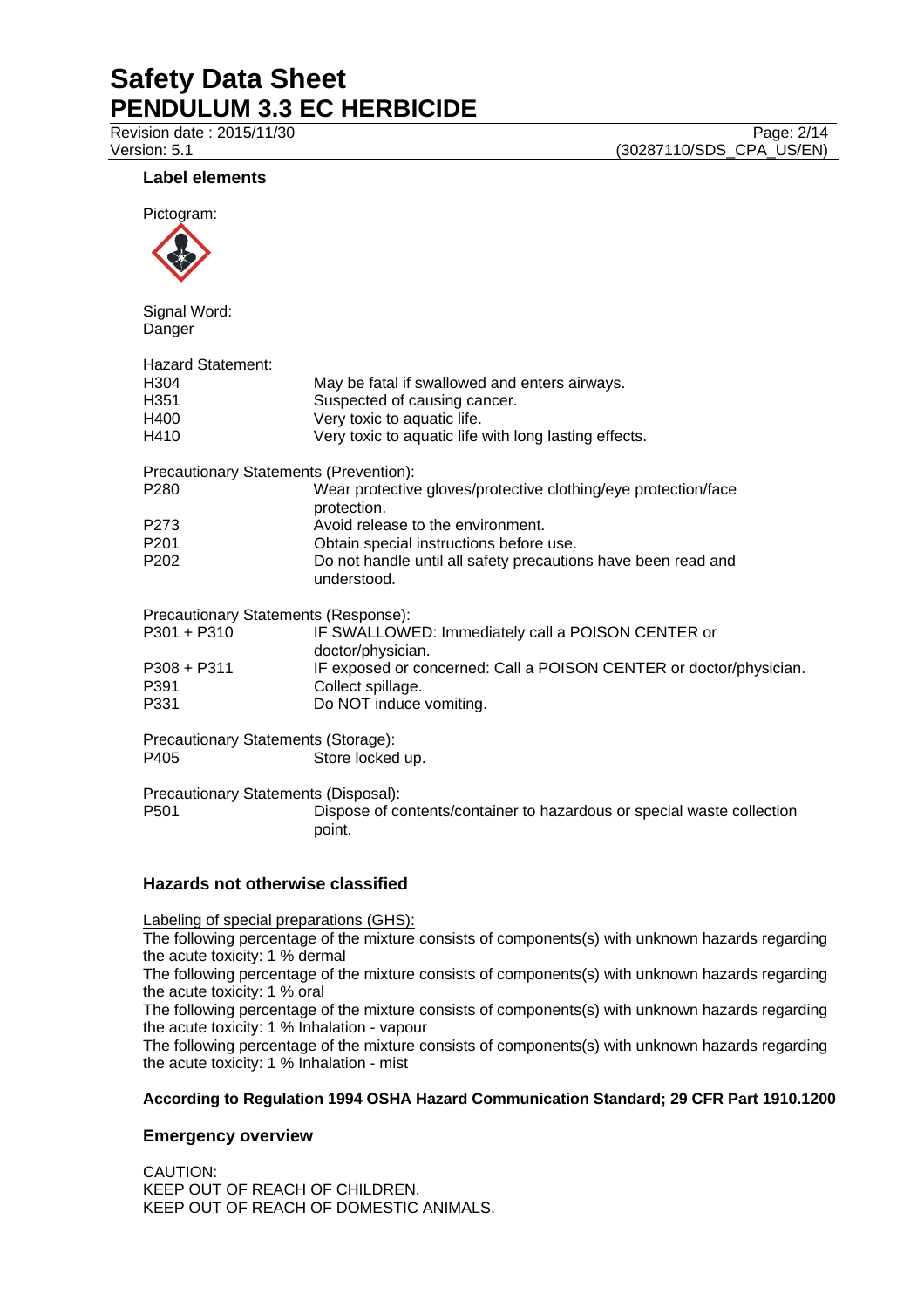HARMFUL IF SWALLOWED. HARMFUL IF ABSORBED THROUGH SKIN. Causes eye irritation. Avoid contact with the skin, eyes and clothing. Wash thoroughly after handling.

## **3. Composition / Information on Ingredients**

#### **According to Regulation 2012 OSHA Hazard Communication Standard; 29 CFR Part 1910.1200**

| Weight %   | <b>Chemical name</b>   |
|------------|------------------------|
| 37.4%      | pendimethalin          |
| $< 10.0\%$ | naphthalene            |
| $< 75.0\%$ | solvent naphtha        |
| $< 0.2\%$  | solvent naphtha        |
| $< 6.0\%$  | Naphthalene, 1-methyl- |
| $< 12.0\%$ | Naphthalene, 2-methyl- |
|            |                        |

#### **According to Regulation 1994 OSHA Hazard Communication Standard; 29 CFR Part 1910.1200**

| <b>CAS Number</b> | Weight %   | <b>Chemical name</b>    |
|-------------------|------------|-------------------------|
| 40487-42-1        | 37.4%      | pendimethalin           |
| $91 - 57 - 6$     | $< 12.0\%$ | Naphthalene, 2-methyl-  |
| $91 - 20 - 3$     | $< 7.0\%$  | naphthalene             |
| $90-12-0$         | $< 6.0\%$  | Naphthalene, 1-methyl-  |
|                   | $< 39.0\%$ | Proprietary ingredients |

## **4. First-Aid Measures**

## **Description of first aid measures**

#### **General advice:**

First aid personnel should pay attention to their own safety. If the patient is likely to become unconscious, place and transport in stable sideways position (recovery position). Immediately remove contaminated clothing.

#### **If inhaled:**

Keep patient calm, remove to fresh air, seek medical attention.

#### **If on skin:**

Immediately wash thoroughly with soap and water, seek medical attention.

#### **If in eyes:**

Wash affected eyes for at least 15 minutes under running water with eyelids held open.

#### **If swallowed:**

Immediately rinse mouth and then drink 200-300 ml of water, seek medical attention. Do not induce vomiting due to aspiration hazard.

## **Most important symptoms and effects, both acute and delayed**

Symptoms: orange-red coloured urine caused by dye (not associated with methemoglobinemia)

Revision date : 2015/11/30 Page: 3/14 Version: 5.1 (30287110/SDS\_CPA\_US/EN)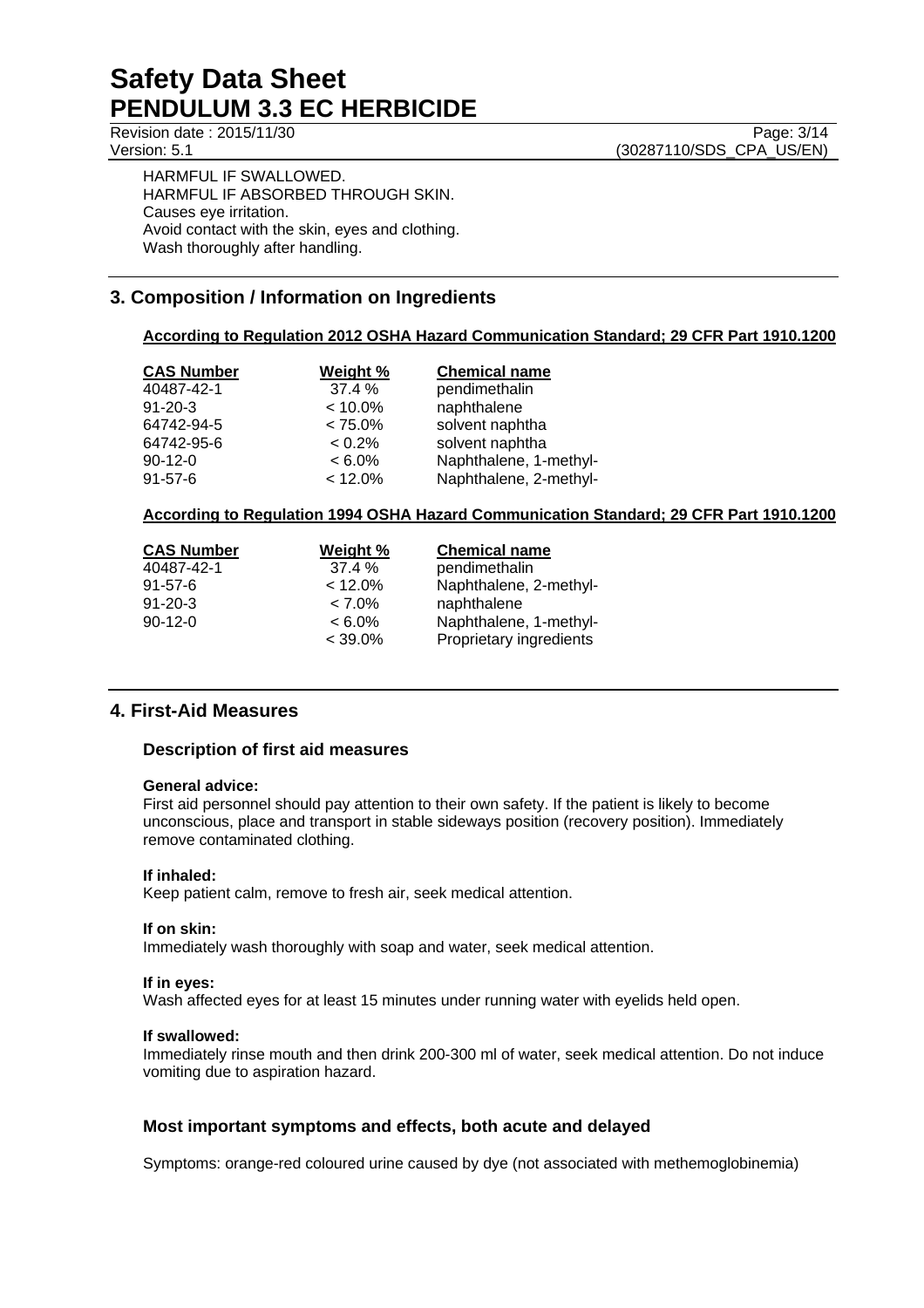Revision date : 2015/11/30 Page: 4/14

Version: 5.1 (30287110/SDS\_CPA\_US/EN)

The most important known symptoms and effects are described in the labelling (see section 2) and/or in section 11., Further important symptoms and effects are so far not known. Hazards: Vomiting may cause aspiration pneumonia due to the ingredients. Because of the increased risk of chemical pneumonia or pulmonary edema caused by aspiration of the hydrocarbon solvent, vomiting should be induced only under professional supervision.

## **Indication of any immediate medical attention and special treatment needed**

Note to physician

Treatment: Treat according to symptoms (decontamination, vital functions), no known specific antidote.

## **5. Fire-Fighting Measures**

## **Extinguishing media**

Suitable extinguishing media: foam, dry powder, carbon dioxide, water spray

## **Special hazards arising from the substance or mixture**

Hazards during fire-fighting: carbon monoxide, carbon dioxide, nitrogen oxide, nitrogen dioxide, Hydrocarbons, If product is heated above decomposition temperature, toxic vapours will be released. The substances/groups of substances mentioned can be released if the product is involved in a fire.

## **Advice for fire-fighters**

Protective equipment for fire-fighting: Firefighters should be equipped with self-contained breathing apparatus and turn-out gear.

## **Further information:**

Evacuate area of all unnecessary personnel. Contain contaminated water/firefighting water. Do not allow to enter drains or waterways.

## **6. Accidental release measures**

## **Personal precautions, protective equipment and emergency procedures**

Take appropriate protective measures. Clear area. Shut off source of leak only under safe conditions. Extinguish sources of ignition nearby and downwind. Ensure adequate ventilation. Wear suitable personal protective clothing and equipment.

## **Environmental precautions**

Do not discharge into the subsoil/soil. Do not discharge into drains/surface waters/groundwater. Contain contaminated water/firefighting water.

## **Methods and material for containment and cleaning up**

Dike spillage. Pick up with suitable absorbent material. Place into suitable containers for reuse or disposal in a licensed facility. Spilled substance/product should be recovered and applied according to label rates whenever possible. If application of spilled substance/product is not possible, then spills should be contained, solidified, and placed in suitable containers for disposal. After decontamination, spill area can be washed with water. Collect wash water for approved disposal.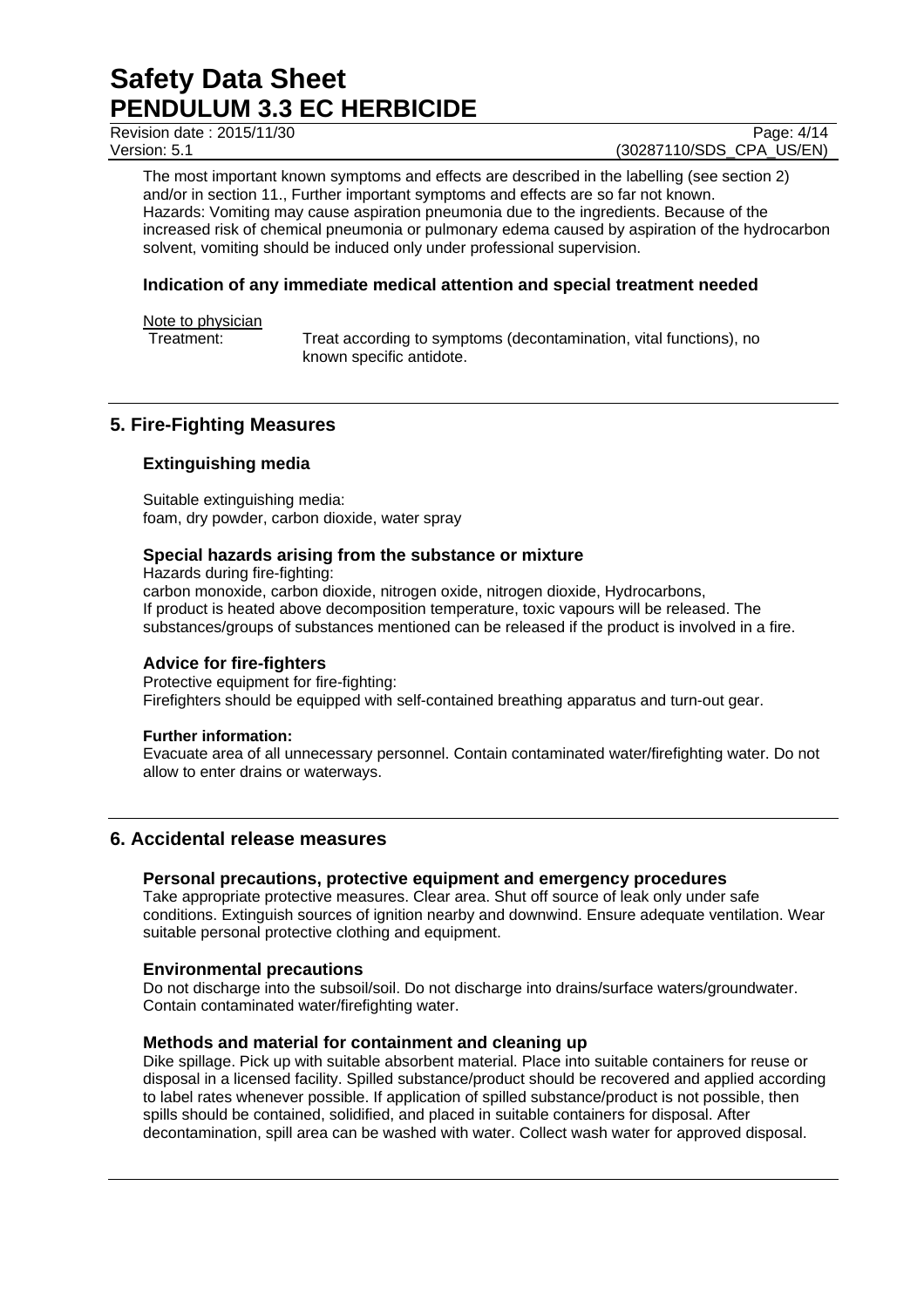Revision date : 2015/11/30 Page: 5/14

Version: 5.1 (30287110/SDS\_CPA\_US/EN)

## **7. Handling and Storage**

#### **Precautions for safe handling**

RECOMMENDATIONS ARE FOR MANUFACTURING, COMMERCIAL BLENDING, AND PACKAGING WORKERS. PESTICIDE APPLICATORS & WORKERS must refer to the Product Label and Directions for Use attached to the product for Agricultural Use Requirements in accordance with the EPA Worker Protection Standard 40 CFR part 170. Ensure adequate ventilation. Provide good ventilation of working area (local exhaust ventilation if necessary). Keep away from sources of ignition - No smoking. Keep container tightly sealed. Protect contents from the effects of light. Protect against heat. Protect from air. Handle and open container with care. Do not open until ready to use. Once container is opened, content should be used as soon as possible. Avoid aerosol formation. Avoid dust formation. Provide means for controlling leaks and spills. Do not return residues to the storage containers. Follow label warnings even after container is emptied. The substance/ product may be handled only by appropriately trained personnel. Avoid all direct contact with the substance/product. Avoid contact with the skin, eyes and clothing. Avoid inhalation of dusts/mists/vapours. Wear suitable personal protective clothing and equipment.

#### Protection against fire and explosion:

The relevant fire protection measures should be noted. Fire extinguishers should be kept handy. Avoid all sources of ignition: heat, sparks, open flame. Sources of ignition should be kept well clear. Avoid extreme heat. Keep away from oxidizable substances. Electrical equipment should conform to national electric code. Ground all transfer equipment properly to prevent electrostatic discharge. Electrostatic discharge may cause ignition.

#### **Conditions for safe storage, including any incompatibilities**

Segregate from incompatible substances. Segregate from foods and animal feeds. Segregate from textiles and similar materials.

Further information on storage conditions: Keep only in the original container in a cool, dry, wellventilated place away from ignition sources, heat or flame. Protect containers from physical damage. Protect against contamination. The authority permits and storage regulations must be observed.

#### Storage stability:

If substance/product crystallizes, thaw at room temperature. Protect from temperatures below: 0 °C The product can crystallize below the limit temperature. Protect from temperatures above: 40 °C Changes in the properties of the product may occur if substance/product is stored above indicated temperature for extended periods of time.

## **8. Exposure Controls/Personal Protection**

**Users of a pesticidal product should refer to the product label for personal protective equipment requirements.** 

#### **Components with occupational exposure limits**

| naphthalene     | OSHA PEL         | PEL 10 ppm 50 mg/m3; STEL value 15 ppm<br>75 mg/m3; TWA value 10 ppm 50 mg/m3;                               |
|-----------------|------------------|--------------------------------------------------------------------------------------------------------------|
|                 | <b>ACGIH TLV</b> | TWA value 10 ppm; STEL value 15 ppm;<br>Skin Designation;<br>The substance can be absorbed through the skin. |
| solvent naphtha | OSHA PEL         | PEL 100 ppm 400 mg/m3; TWA value 100<br>ppm 400 mg/m3;                                                       |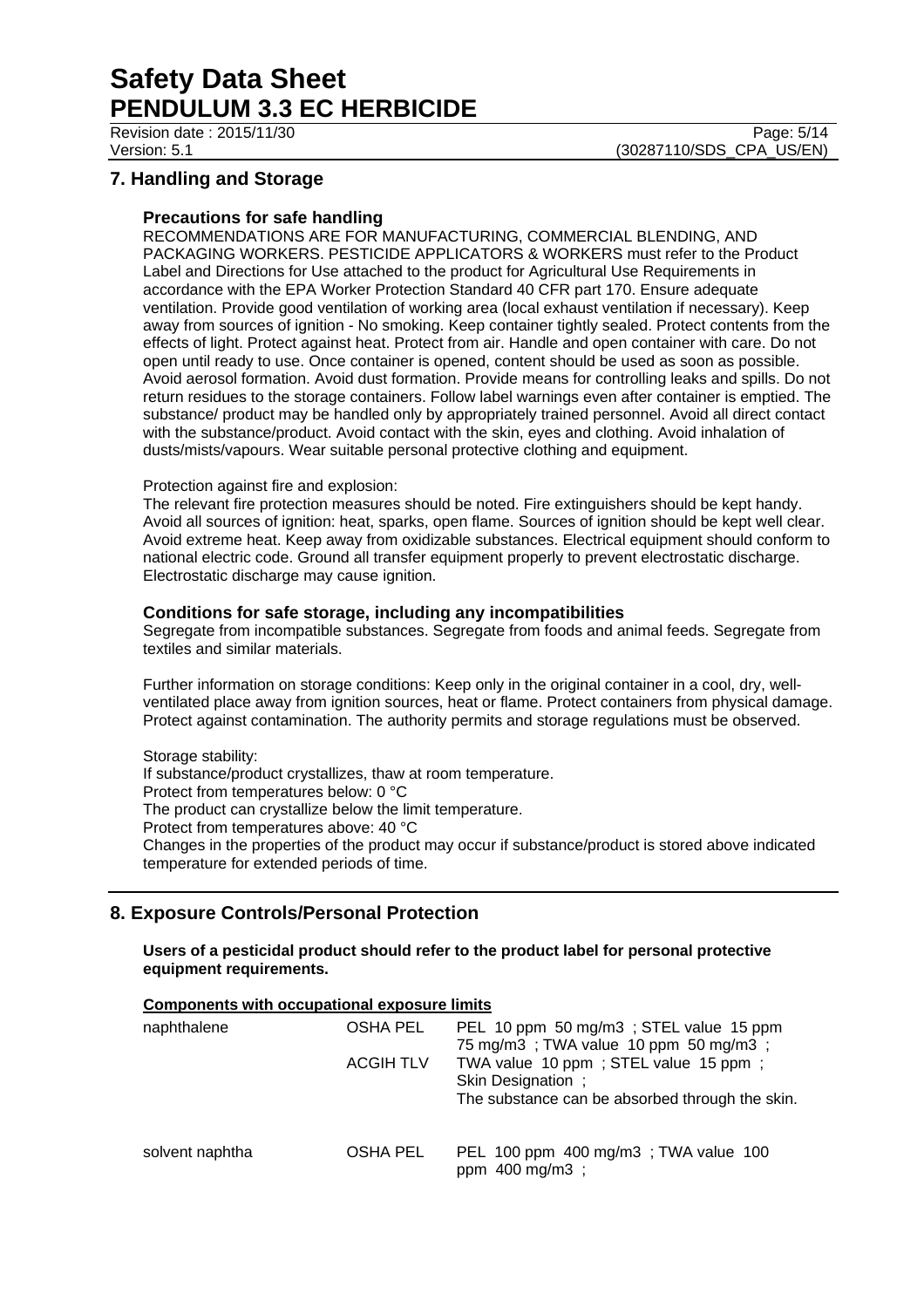| Revision date: 2015/11/30<br>Version: 5.1 |                  | Page: 6/14<br>(30287110/SDS CPA US/EN)                                                  |
|-------------------------------------------|------------------|-----------------------------------------------------------------------------------------|
| Naphthalene, 1-methyl-                    | <b>ACGIH TLV</b> | TWA value 0.5 ppm; Skin Designation;<br>The substance can be absorbed through the skin. |
| Naphthalene, 2-methyl-                    | <b>ACGIH TLV</b> | TWA value 0.5 ppm; Skin Designation;<br>The substance can be absorbed through the skin. |

#### **Advice on system design:**

Whenever possible, engineering controls should be used to minimize the need for personal protective equipment.

#### **Personal protective equipment**

## **RECOMMENDATIONS FOR MANUFACTURING, COMMERCIAL BLENDING, AND PACKAGING WORKERS:**

#### **Respiratory protection:**

Wear respiratory protection if ventilation is inadequate. Wear a NIOSH-certified (or equivalent) TC23C Chemical/Mechanical type filter system to remove a combination of particles, gas and vapours. For situations where the airborne concentrations may exceed the level for which an air purifying respirator is effective, or where the levels are unknown or Immediately Dangerous to Life or Health (IDLH), use NIOSH-certified full facepiece pressure demand self-contained breathing apparatus (SCBA) or a full facepiece pressure demand supplied-air respirator (SAR) with escape provisions.

#### **Hand protection:**

Chemical resistant protective gloves, Protective glove selection must be based on the user's assessment of the workplace hazards.

#### **Eye protection:**

Safety glasses with side-shields. Tightly fitting safety goggles (chemical goggles). Wear face shield if splashing hazard exists.

#### **Body protection:**

Body protection must be chosen depending on activity and possible exposure, e.g. head protection, apron, protective boots, chemical-protection suit.

#### **General safety and hygiene measures:**

Wear long sleeved work shirt and long work pants in addition to other stated personal protective equipment. Work place should be equipped with a shower and an eye wash. Handle in accordance with good industrial hygiene and safety practice. Personal protective equipment should be decontaminated prior to reuse. Gloves must be inspected regularly and prior to each use. Replace if necessary (e.g. pinhole leaks). Take off immediately all contaminated clothing. Store work clothing separately. Hands and/or face should be washed before breaks and at the end of the shift. No eating, drinking, smoking or tobacco use at the place of work. Keep away from food, drink and animal feeding stuffs.

## **9. Physical and Chemical Properties**

Form: liquid Colour: dark amber

Odour: aromatic, moderate odour Odour threshold: Not determined due to potential health hazard by inhalation.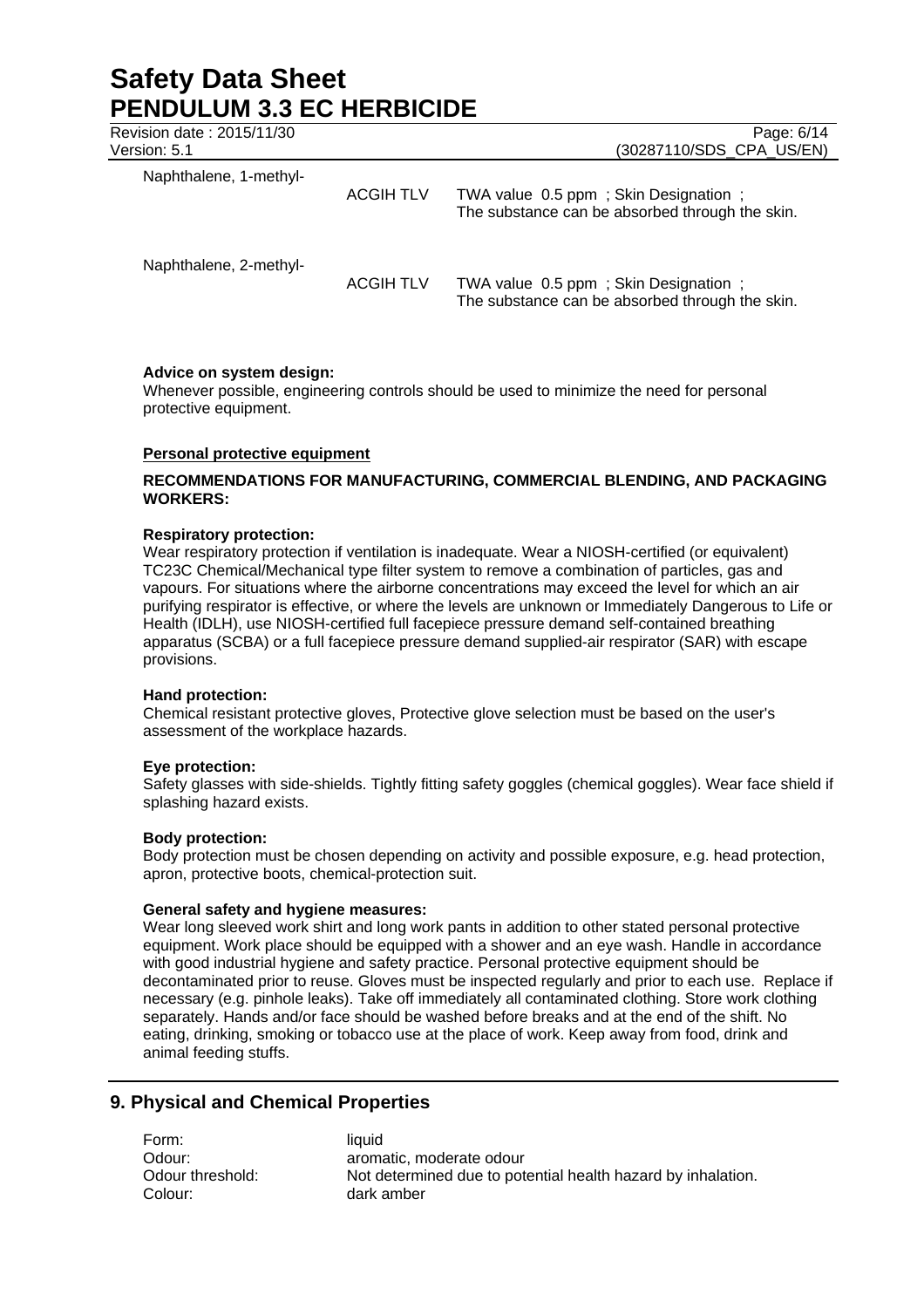Revision date : 2015/11/30 Version: 5.1 (30287110/SDS\_CPA\_US/EN)

| pH value:              | approx. $6 - 7$<br>$(20 - 40$ g/l, 20 °C)                  |
|------------------------|------------------------------------------------------------|
| Freezing point:        | approx. - 19 °C<br>Information applies to the solvent.     |
| Boiling point:         | approx. 250 °C<br>Information applies to the solvent.      |
| Flash point:           | approx. 104 °C<br>Information applies to the solvent.      |
| Flammability:          | not highly flammable                                       |
| Lower explosion limit: | approx. 0.7 %(V)                                           |
|                        | Information applies to the solvent.                        |
| Upper explosion limit: | approx. 5.6 %(V)                                           |
|                        | Information applies to the solvent.                        |
| Autoignition:          | approx. 491 °C                                             |
|                        | Information applies to the solvent.                        |
| Vapour pressure:       | approx. 0.05 hPa                                           |
|                        | (20 °C)                                                    |
|                        | Information applies to the solvent.                        |
| Density:               | approx. 1.07 g/cm3                                         |
|                        | (20 °C)                                                    |
| Vapour density:        | not applicable                                             |
| Self-ignition          | not self-igniting                                          |
| temperature:           |                                                            |
| Thermal decomposition: | 226 - 230 °C (DTA)                                         |
|                        | carbon monoxide, carbon dioxide, nitrogen oxide, nitrogen  |
|                        | dioxide, Hydrocarbons                                      |
|                        | Stable at ambient temperature. If product is heated above  |
|                        | decomposition temperature toxic vapours may be released.   |
|                        | Under adiabatic conditions the product is capable of self- |
|                        | sustaining progressive thermal decomposition.              |
| Viscosity, dynamic:    | approx. 13 mPa.s                                           |
|                        | (23 °C)                                                    |
| Solubility in water:   | emulsifiable, insoluble                                    |
| Molar mass:            | 281.35 g/mol                                               |
| Evaporation rate:      | not applicable                                             |
| Other Information:     | If necessary, information on other physical and chemical   |
|                        | parameters is indicated in this section.                   |
|                        |                                                            |

## **10. Stability and Reactivity**

#### **Reactivity**

No hazardous reactions if stored and handled as prescribed/indicated.

Corrosion to metals: Corrosive effects to metal are not anticipated.

Oxidizing properties: Not an oxidizer.

## **Chemical stability**

The product is stable if stored and handled as prescribed/indicated.

## **Possibility of hazardous reactions**

The product is chemically stable.

## **Conditions to avoid**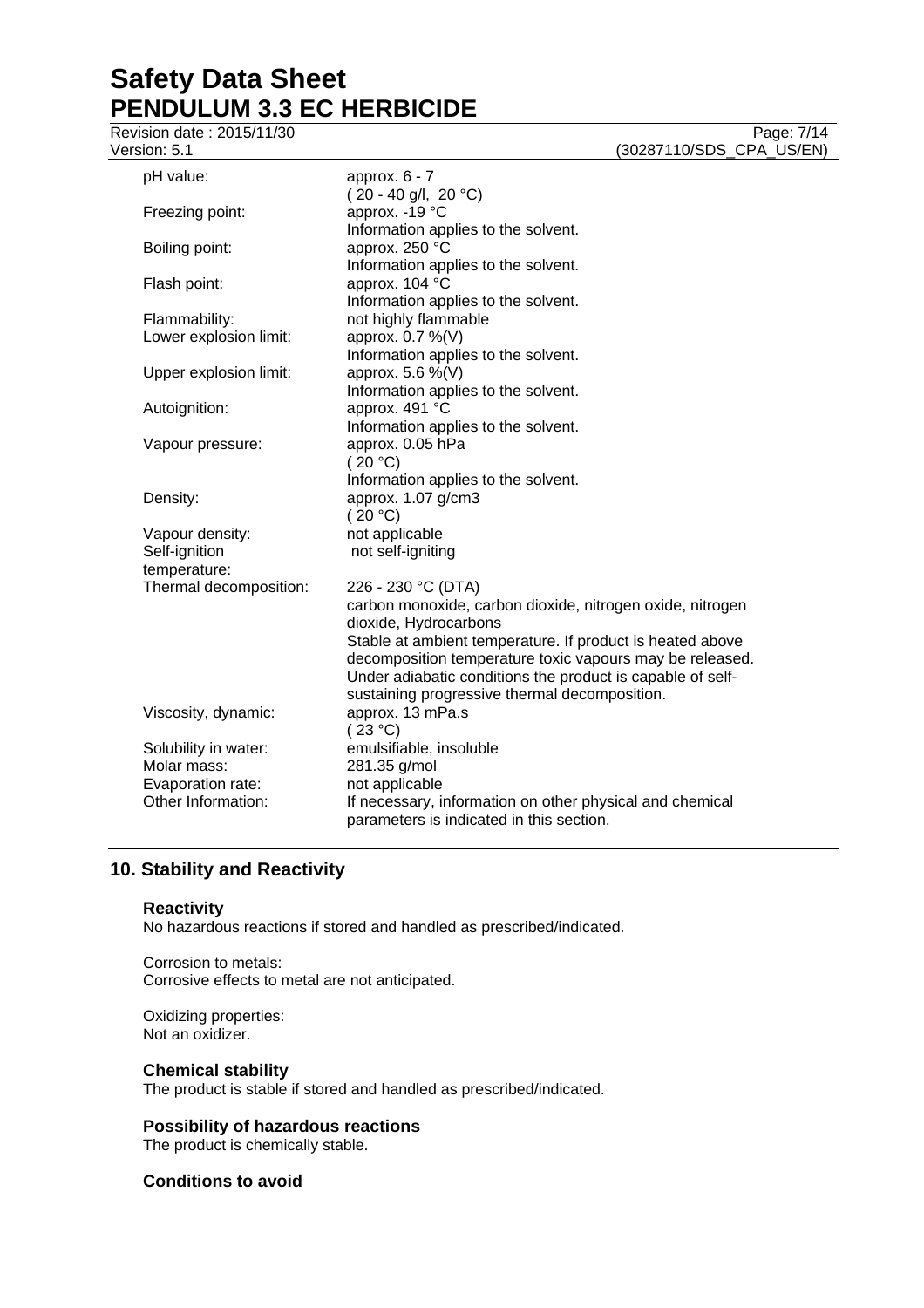Revision date : 2015/11/30 Page: 8/14

Version: 5.1 (30287110/SDS\_CPA\_US/EN)

Avoid all sources of ignition: heat, sparks, open flame. Avoid prolonged storage. Avoid electro-static discharge. Avoid contamination. Avoid prolonged exposure to extreme heat. Avoid extreme temperatures.

#### **Incompatible materials**

Nitric Acid, Sulfuric acid, oxidizing agents, strong alkalies

### **Hazardous decomposition products**

Decomposition products:

Hazardous decomposition products: No hazardous decomposition products if stored and handled as prescribed/indicated., Prolonged thermal loading can result in products of degradation being given off.

Thermal decomposition: 226 - 230 °C (DTA) Possible thermal decomposition products: carbon monoxide, carbon dioxide, nitrogen oxide, nitrogen dioxide, Hydrocarbons Stable at ambient temperature. If product is heated above decomposition temperature toxic vapours may be released. Under adiabatic conditions the product is capable of self-sustaining progressive thermal decomposition.

## **11. Toxicological information**

#### **Primary routes of exposure**

Routes of entry for solids and liquids are ingestion and inhalation, but may include eye or skin contact. Routes of entry for gases include inhalation and eye contact. Skin contact may be a route of entry for liquefied gases.

## **Acute Toxicity/Effects**

#### Acute toxicity

Assessment of acute toxicity: Slightly toxic after single ingestion. Slightly toxic after short-term skin contact. Relatively nontoxic after short-term inhalation.

Oral Type of value: LD50 Species: rat (male/female) Value: 3,956 mg/kg

Inhalation Type of value: LC50 Species: rat Value: > 5.35 mg/l Exposure time: 4 h

Dermal Type of value: LD50 Species: rat (male/female) Value: > 2,000 mg/kg No mortality was observed.

#### Irritation / corrosion

Assessment of irritating effects: May cause slight irritation to the skin. May cause moderate but temporary irritation to the eyes.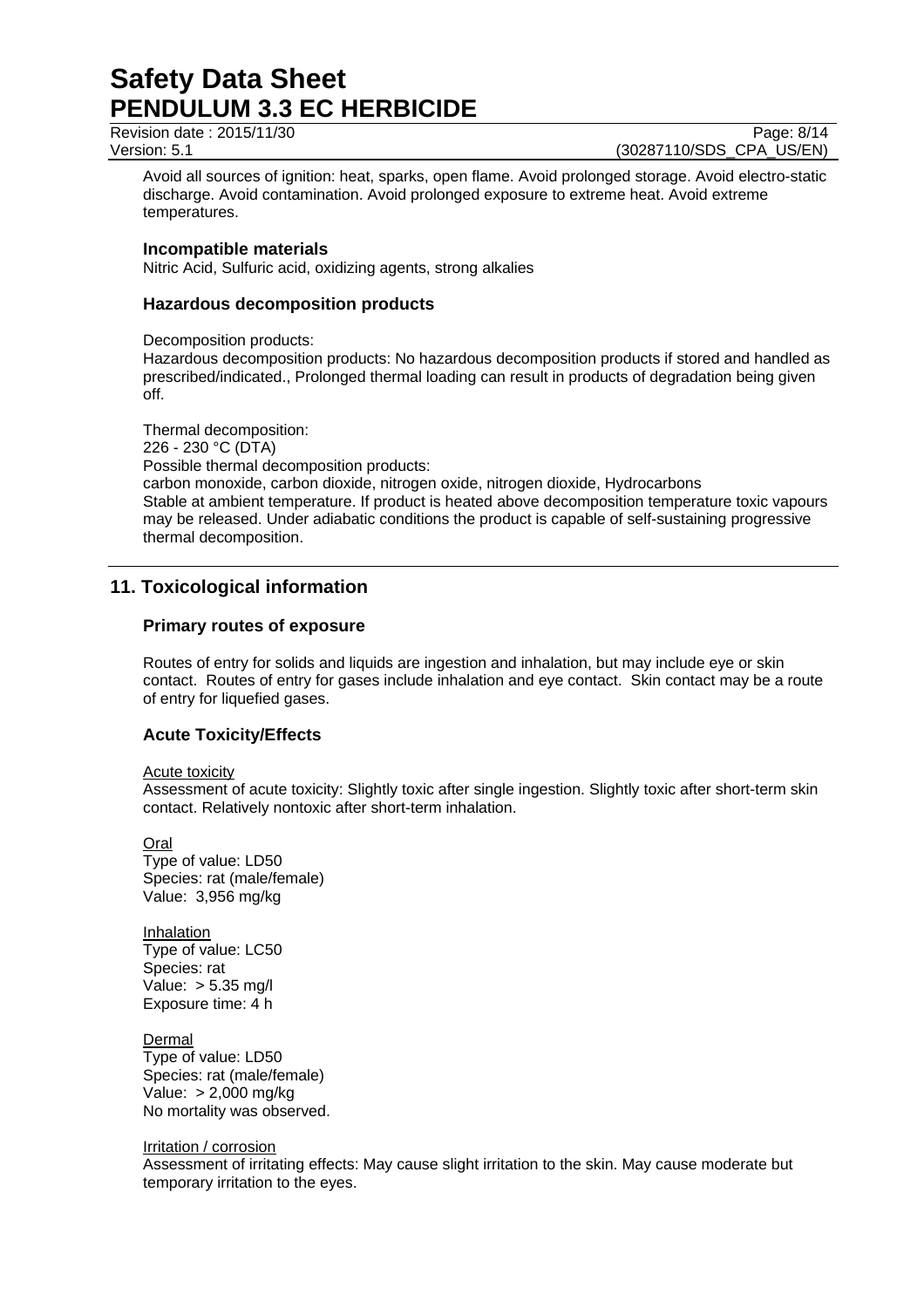Revision date : 2015/11/30 Page: 9/14 Version: 5.1 (30287110/SDS\_CPA\_US/EN)

Skin Species: rabbit Result: Slightly irritating.

Eye Species: rabbit Result: Slightly irritating.

**Sensitization** 

Assessment of sensitization: Skin sensitizing effects were not observed in animal studies.

Species: guinea pig Result: Non-sensitizing.

Aspiration Hazard May also damage the lung at swallowing (aspiration hazard).

## **Chronic Toxicity/Effects**

#### Repeated dose toxicity

Assessment of repeated dose toxicity: The product has not been tested. The statement has been derived from the properties of the individual components.

#### *Information on: pendimethalin*

*Assessment of repeated dose toxicity: No substance-specific organtoxicity was observed after repeated administration to animals. Adaptive effects were observed after repeated exposure in animal studies.* 

#### *Information on: naphthalene*

*Assessment of repeated dose toxicity: Repeated oral uptake of the substance did not cause substance-related effects. The substance may cause damage to the olfactory epithelium after repeated inhalation. Repeated dermal uptake of the substance did not cause substance-related effects.* 

----------------------------------

## Genetic toxicity

*Information on: pendimethalin Assessment of mutagenicity: No mutagenic effect was found in various tests with microorganisms and mammals.*  ----------------------------------

#### **Carcinogenicity**

Assessment of carcinogenicity: The product has not been tested. The statement has been derived from the properties of the individual components.

## *Information on: pendimethalin*

*Assessment of carcinogenicity: In long-term studies in mice in which the substance was given by feed, a carcinogenic effect was not observed. In long-term studies in rats the substance induced thyroid tumors. A marked decrease in body weight gain and an increase in benign thyroid proliferative lesions were observed in the lifetime rat study at the highest dose tested. The substance is not considered to pose a carcinogenic risk at low human exposure levels.*  ----------------------------------

Reproductive toxicity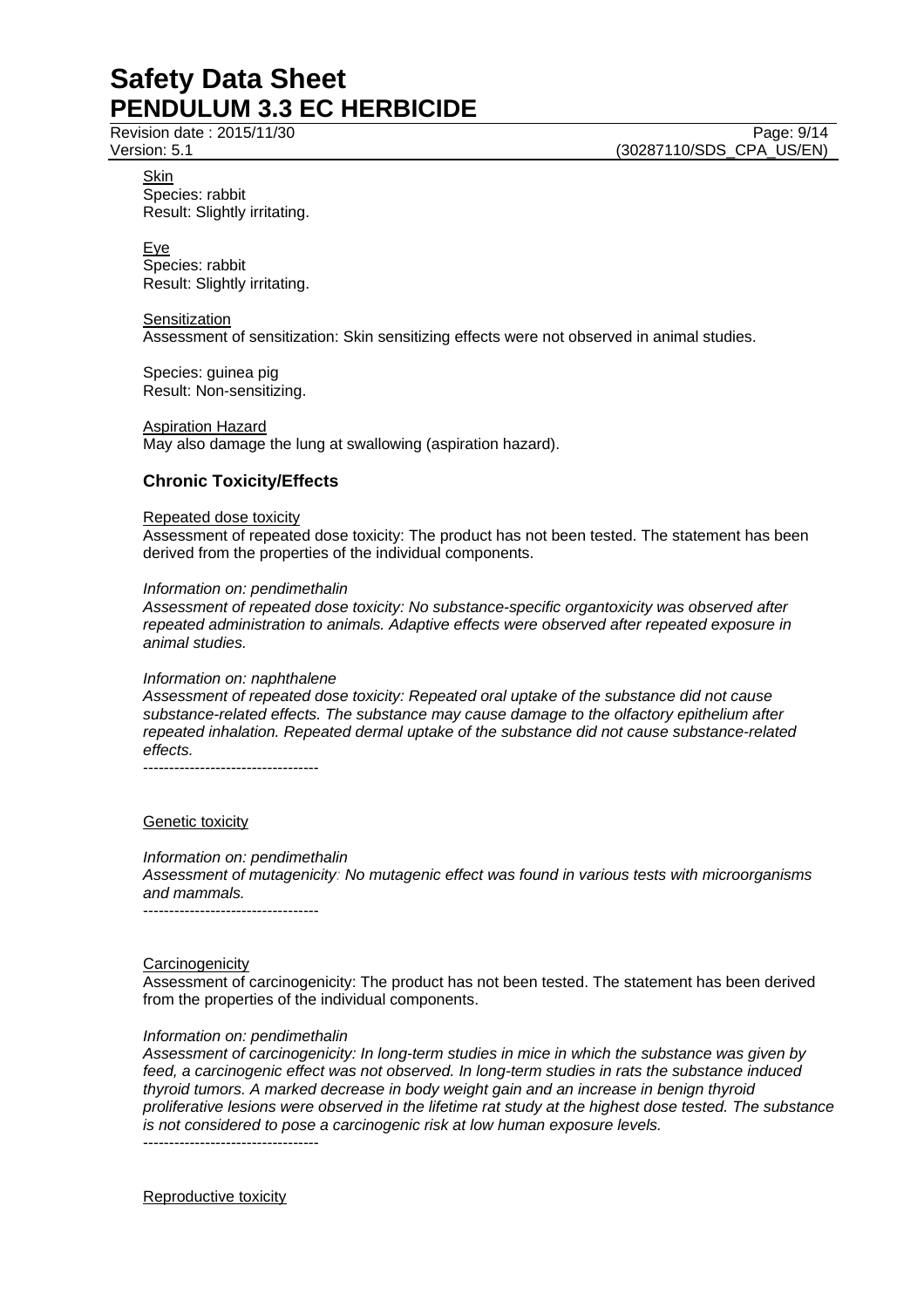Revision date : 2015/11/30 Page: 10/14

Version: 5.1 (30287110/SDS\_CPA\_US/EN)

Assessment of reproduction toxicity: The product has not been tested. The statement has been derived from the properties of the individual components. The results of animal studies gave no indication of a fertility impairing effect.

#### **Teratogenicity**

Assessment of teratogenicity: The product has not been tested. The statement has been derived from the properties of the individual components. Animal studies gave no indication of a developmental toxic effect at doses that were not toxic to the parental animals.

#### Experiences in humans

Pendimethalin is a strongly orange-red compound - virtually an aniline dye. Cases have been described of of orange-yellow colouration of urine following heavy exposure of workers to the dust of pendimethalin. Despite its structure as both a nitro-compound and aromatic amine, exposure to pendimethalin is NOT associated with methemoglobinemia.

## **Symptoms of Exposure**

orange-red coloured urine caused by dye (not associated with methemoglobinemia) The most important known symptoms and effects are described in the labelling (see section 2) and/or in section 11., Further important symptoms and effects are so far not known.

#### Medical conditions aggravated by overexposure

Individuals with pre-existing diseases of the respiratory system, skin or eyes may have increased susceptibility to excessive exposures.

## **12. Ecological Information**

## **Toxicity**

Aquatic toxicity Assessment of aquatic toxicity: Very toxic (acute effect) to aquatic organisms.

#### **Toxicity to fish**

*Information on: pendimethalin LC50 (96 h) 0.89 mg/l, Oncorhynchus mykiss (static)*  ----------------------------------

Aquatic invertebrates

*Information on: pendimethalin EC50 (48 h) 0.4 mg/l, Daphnia magna (static) EC50 (48 h) 7.73 mg/l, Daphnia magna (OECD Guideline 202, part 1, static)*  ----------------------------------

#### Aquatic plants

*Information on: pendimethalin EC50 (5 d) 0.005 mg/l, Skeletonema costatum (static)*  ----------------------------------

Assessment of terrestrial toxicity Acutely harmful to terrestrial organisms.

## **Persistence and degradability**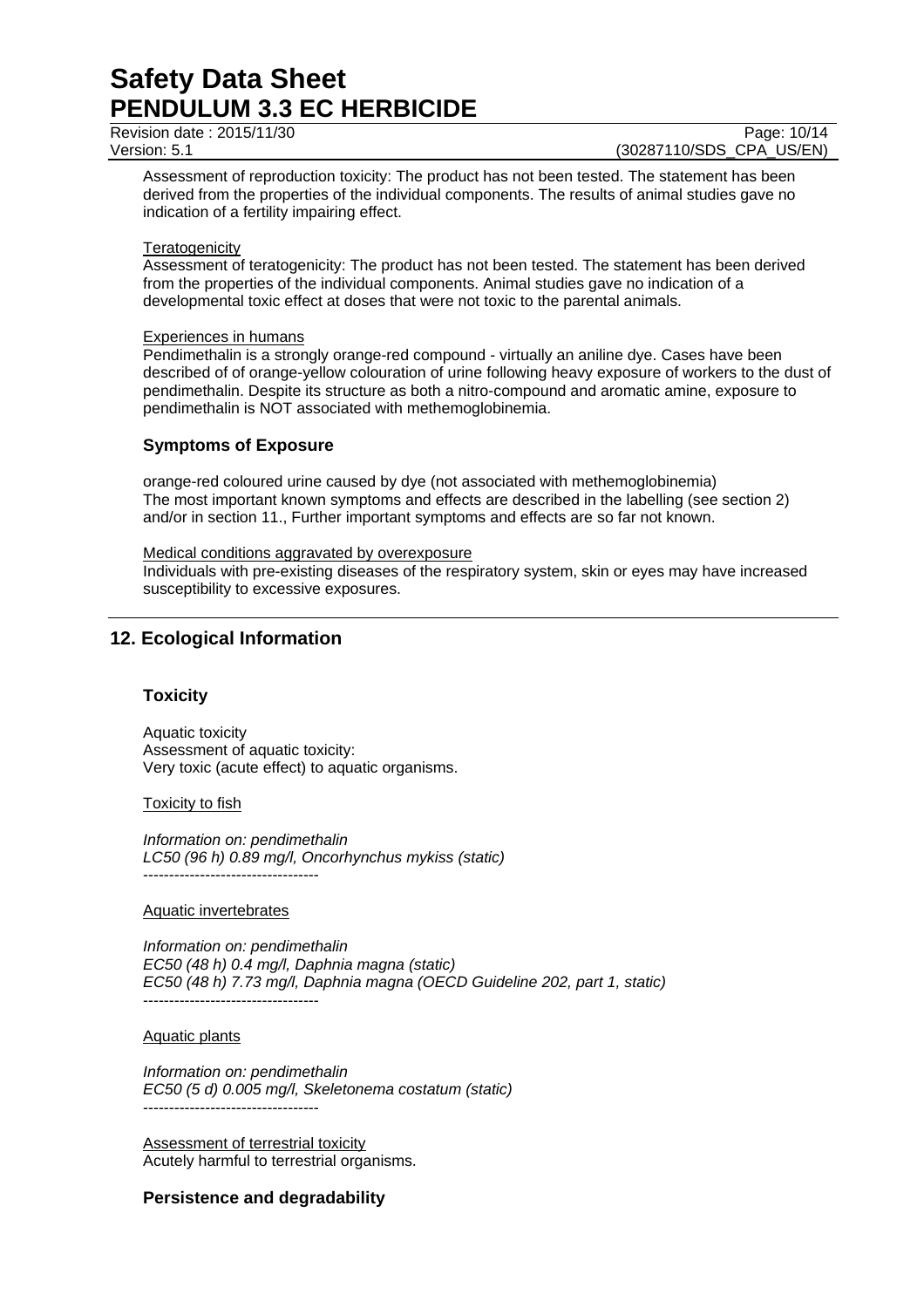Assessment biodegradation and elimination (H2O) Not readily biodegradable (by OECD criteria).

Assessment biodegradation and elimination (H2O)

*Information on: pendimethalin* 

*Not readily biodegradable (by OECD criteria).* 

----------------------------------

## **Bioaccumulative potential**

Assessment bioaccumulation potential The product has not been tested. The statement has been derived from the properties of the individual components.

## **Mobility in soil**

Assessment transport between environmental compartments The product has not been tested. The statement has been derived from the properties of the individual components.

#### *Information on: pendimethalin*

*The substance will slowly evaporate into the atmosphere from the water surface. Following exposure to soil, adsorption to solid soil particles is probable, therefore contamination of groundwater is not expected.*

----------------------------------

## **Additional information**

Other ecotoxicological advice: The ecological data given are those of the active ingredient. Do not release untreated into natural waters.

## **13. Disposal considerations**

## **Waste disposal of substance:**

Pesticide wastes are regulated. Improper disposal of excess pesticide, spray mix or rinsate is a violation of federal law. If pesticide wastes cannot be disposed of according to label instructions, contact the State Pesticide or Environmental Control Agency or the Hazardous Waste representative at the nearest EPA Regional Office for guidance.

#### **Container disposal:**

Rinse thoroughly at least three times (triple rinse) in accordance with EPA recommendations. Consult state or local disposal authorities for approved alternative procedures such as container recycling. Recommend crushing, puncturing or other means to prevent unauthorized use of used containers.

#### **RCRA:** D028

The waste codes are manufacturer's recommendations based on the designated use of the product. Other use and special waste disposal treatment on customer's location may require different wastecode assigments.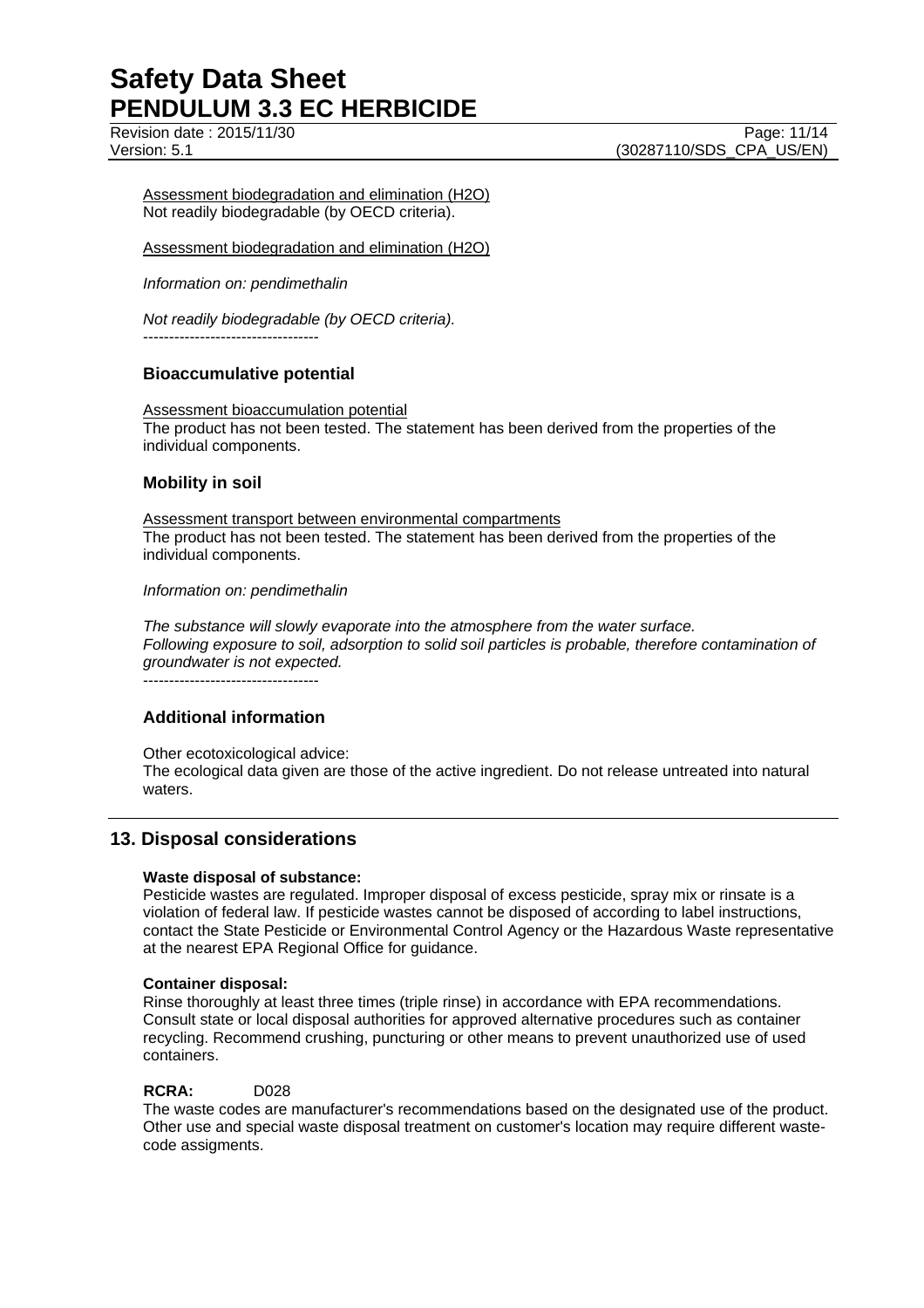## **14. Transport Information**

| <b>Land transport</b> |
|-----------------------|
|                       |

USDOT

Not classified as a dangerous good under transport regulations

| Sea transport<br>IMDG.                                                                                       |                                                                                                                                |
|--------------------------------------------------------------------------------------------------------------|--------------------------------------------------------------------------------------------------------------------------------|
| Hazard class:<br>Packing group:<br>ID number:<br>Hazard label:<br>Marine pollutant:<br>Proper shipping name: | 9<br>Ш<br><b>UN 3082</b><br>9, EHSM<br>YES.<br>ENVIRONMENTALLY HAZARDOUS SUBSTANCE, LIQUID,<br>N.O.S. (contains PENDIMETHALIN) |
| Air transport<br><b>IATA/ICAO</b>                                                                            |                                                                                                                                |
| Hazard class:<br>Packing group:<br>ID number:<br>Hazard label:<br>Proper shipping name:                      | 9<br>Ш<br><b>UN 3082</b><br>9, EHSM<br>ENVIRONMENTALLY HAZARDOUS SUBSTANCE, LIQUID,<br>N.O.S. (contains PENDIMETHALIN)         |

#### **Further information**

DOT: This product is regulated if the amount in a single receptacle exceeds the Reportable Quantity (RQ). Please refer to Section 15 of this MSDS for the RQ for this product.

## **15. Regulatory Information**

#### **Federal Regulations**

#### **Registration status:**

Crop Protection TSCA, US released / exempt

Chemical TSCA, US blocked / not listed

**EPCRA 311/312 (Hazard categories):** Acute; Chronic

**CERCLA RQ CAS Number Chemical name** 100 LBS 91-20-3 naphthalene

| <b>State regulations</b> |                   |                      |
|--------------------------|-------------------|----------------------|
| <b>State RTK</b>         | <b>CAS Number</b> | <b>Chemical name</b> |
| PА                       | 64742-94-5        | solvent naphtha      |
| NJ.                      | 40487-42-1        | pendimethalin        |

**CA Prop. 65:**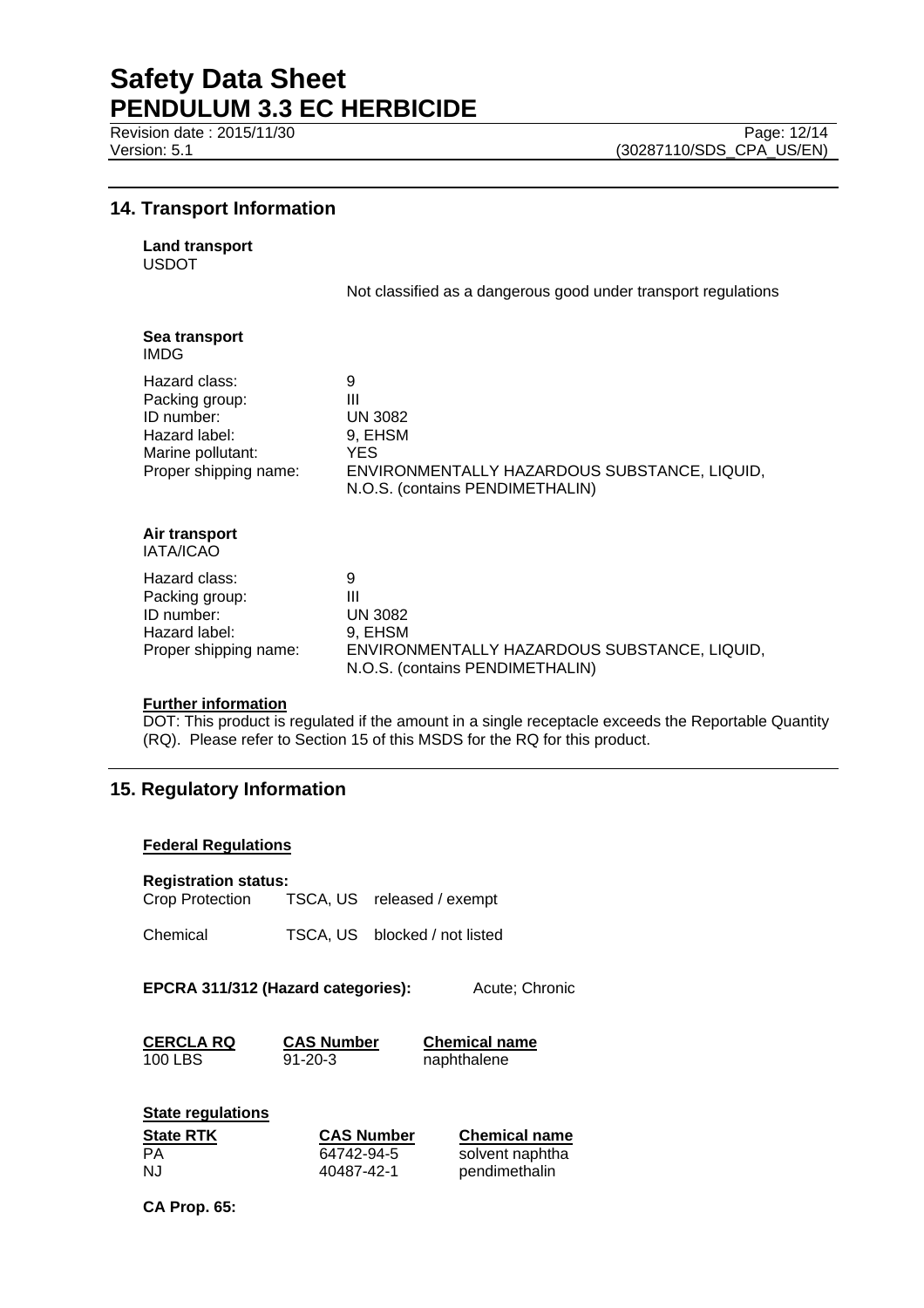Revision date : 2015/11/30 Page: 13/14

Version: 5.1 (30287110/SDS\_CPA\_US/EN)

WARNING: THIS PRODUCT CONTAINS A CHEMICAL(S) KNOWN TO THE STATE OF CALIFORNIA TO CAUSE CANCER.

**NFPA Hazard codes:**

Health : 1 Fire: 1 Reactivity: 1 Special:

### **Labeling requirements under FIFRA**

This chemical is a pesticide product registered by the Environmental Protection Agency and is subject to certain labeling requirements under federal pesticide law. These requirements differ from the classification criteria and hazard information required for safety data sheets, and workplace labels of non-pesticide chemicals. Following is the hazard information as required on the pesticide label.

CAUTION: KEEP OUT OF REACH OF CHILDREN. KEEP OUT OF REACH OF DOMESTIC ANIMALS. HARMFUL IF SWALLOWED. HARMFUL IF ABSORBED THROUGH SKIN. Causes eye irritation. Avoid contact with the skin, eyes and clothing.

Wash thoroughly after handling.

## **16. Other Information**

#### **SDS Prepared by:**

BASF NA Product Regulations SDS Prepared on: 2015/11/30

We support worldwide Responsible Care® initiatives. We value the health and safety of our employees, customers, suppliers and neighbors, and the protection of the environment. Our commitment to Responsible Care is integral to conducting our business and operating our facilities in a safe and environmentally responsible fashion, supporting our customers and suppliers in ensuring the safe and environmentally sound handling of our products, and minimizing the impact of our operations on society and the environment during production, storage, transport, use and disposal of our products.

IMPORTANT: WHILE THE DESCRIPTIONS, DESIGNS, DATA AND INFORMATION CONTAINED HEREIN ARE PRESENTED IN GOOD FAITH AND BELIEVED TO BE ACCURATE , IT IS PROVIDED FOR YOUR GUIDANCE ONLY. BECAUSE MANY FACTORS MAY AFFECT PROCESSING OR APPLICATION/USE, WE RECOMMEND THAT YOU MAKE TESTS TO DETERMINE THE SUITABILITY OF A PRODUCT FOR YOUR PARTICULAR PURPOSE PRIOR TO USE. NO WARRANTIES OF ANY KIND, EITHER EXPRESSED OR IMPLIED, INCLUDING WARRANTIES OF MERCHANTABILITY OR FITNESS FOR A PARTICULAR PURPOSE, ARE MADE REGARDING PRODUCTS DESCRIBED OR DESIGNS, DATA OR INFORMATION SET FORTH, OR THAT THE PRODUCTS, DESIGNS, DATA OR INFORMATION MAY BE USED WITHOUT INFRINGING THE INTELLECTUAL PROPERTY RIGHTS OF OTHERS. IN NO CASE SHALL THE DESCRIPTIONS, INFORMATION, DATA OR DESIGNS PROVIDED BE CONSIDERED A PART OF OUR TERMS AND CONDITIONS OF SALE. FURTHER, YOU EXPRESSLY UNDERSTAND AND AGREE THAT THE DESCRIPTIONS, DESIGNS, DATA, AND INFORMATION FURNISHED BY OUR COMPANY HEREUNDER ARE GIVEN GRATIS AND WE ASSUME NO OBLIGATION OR LIABILITY FOR THE DESCRIPTION, DESIGNS, DATA AND INFORMATION GIVEN OR RESULTS OBTAINED, ALL SUCH BEING GIVEN AND ACCEPTED AT YOUR RISK.